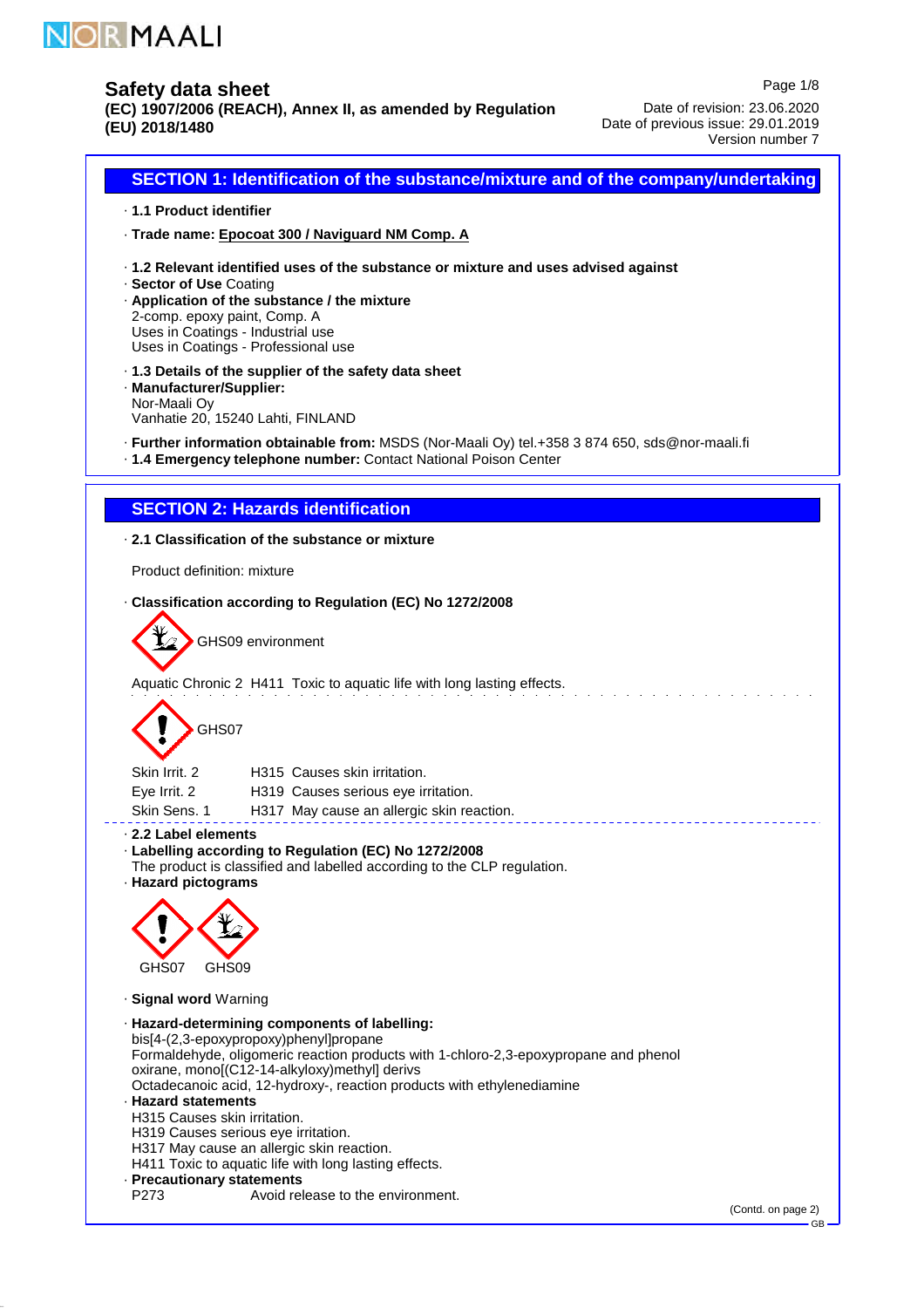

**(EC) 1907/2006 (REACH), Annex II, as amended by Regulation (EU) 2018/1480**

Page 2/8

Date of revision: 23.06.2020 Date of previous issue: 29.01.2019 Version number 7

#### **Trade name: Epocoat 300 / Naviguard NM Comp. A**

| P280                                    | Wear protective gloves/protective clothing/eye protection/face protection.                                                                         | (Contd. of page 1)                                    |
|-----------------------------------------|----------------------------------------------------------------------------------------------------------------------------------------------------|-------------------------------------------------------|
| P302+P352                               | IF ON SKIN: Wash with plenty of water.                                                                                                             |                                                       |
|                                         | P305+P351+P338 IF IN EYES: Rinse cautiously with water for several minutes. Remove contact lenses, if<br>present and easy to do. Continue rinsing. |                                                       |
| P333+P313                               | If skin irritation or rash occurs: Get medical advice/attention.                                                                                   |                                                       |
| P403+P233                               | Store in a well-ventilated place. Keep container tightly closed.                                                                                   |                                                       |
| 2.3 Other hazards                       |                                                                                                                                                    |                                                       |
| · Results of PBT and vPvB assessment    |                                                                                                                                                    |                                                       |
| · PBT: Not applicable.                  |                                                                                                                                                    |                                                       |
| · vPvB: Not applicable.                 |                                                                                                                                                    |                                                       |
|                                         |                                                                                                                                                    |                                                       |
|                                         | <b>SECTION 3: Composition/information on ingredients</b>                                                                                           |                                                       |
|                                         |                                                                                                                                                    |                                                       |
| 3.2 Chemical characterisation: Mixtures |                                                                                                                                                    |                                                       |
|                                         | · Description: Mixture of substances listed below with nonhazardous additions.                                                                     |                                                       |
| Dangerous components:                   |                                                                                                                                                    |                                                       |
|                                         |                                                                                                                                                    |                                                       |
| CAS: 1675-54-3<br>EINECS: 216-823-5     | bis[4-(2,3-epoxypropoxy)phenyl]propane                                                                                                             | $25 - 50%$                                            |
| Reg.nr.: 01-2119456619-26-              | Aquatic Chronic 2, H411; Skin Irrit. 2, H315; Eye Irrit. 2, H319; Skin<br>Sens. 1, H317                                                            |                                                       |
| CAS: 9003-36-5                          | Formaldehyde, oligomeric reaction products with 1-chloro-2,3-                                                                                      | $10 - 25%$                                            |
|                                         |                                                                                                                                                    |                                                       |
|                                         |                                                                                                                                                    |                                                       |
| Reg.nr.: 01-2119454392-40-              | epoxypropane and phenol                                                                                                                            |                                                       |
|                                         | Aquatic Chronic 2, H411; Skin Irrit. 2, H315; Skin Sens. 1, H317                                                                                   |                                                       |
| CAS: 68609-97-2<br>EINECS: 271-846-8    | oxirane, mono[(C12-14-alkyloxy)methyl] derivs                                                                                                      |                                                       |
| Reg.nr.: 01-2119485289-22-              | Skin Irrit. 2, H315; Skin Sens. 1, H317                                                                                                            |                                                       |
| CAS: 100-51-6                           | Benzyl alcohol                                                                                                                                     |                                                       |
| EINECS: 202-859-9                       | Acute Tox. 4, H302; Acute Tox. 4, H332                                                                                                             |                                                       |
| Reg.nr.: 01-2119492630-38-              |                                                                                                                                                    |                                                       |
| CAS: 64-17-5                            | ethanol                                                                                                                                            |                                                       |
| EINECS: 200-578-6                       | Flam. Lig. 2, H225                                                                                                                                 |                                                       |
| Reg.nr.: 01-2119457610-43-              |                                                                                                                                                    |                                                       |
| CAS: 100545-48-0                        | Octadecanoic acid, 12-hydroxy-, reaction products with                                                                                             |                                                       |
| EC number: 309-629-8                    | ethylenediamine                                                                                                                                    | $10 - 25%$<br>$2.5 - 10%$<br>$1 - 2.5%$<br>$0.1 - 1%$ |
| Reg.nr.: 01-2119979085-27-              | Skin Sens. 1B, H317; Aquatic Chronic 3, H412                                                                                                       |                                                       |
| CAS: 77-99-6<br>EINECS: 201-074-9       | propylidynetrimethanol<br>Repr. 2, H361fd                                                                                                          | $< 0.2\%$                                             |

## **SECTION 4: First aid measures**

- · **4.1 Description of first aid measures**
- · **General information:**
- Never give anything by mouth or induce vomiting to an unconscious person or a person who has convulsions. · **After inhalation:**

Remove person to fresh air, keep patient warm and at rest. If breathing is irregular, call national emergency number, if needed start giving artificial respiration and seek medical advice. · **After skin contact:**

- Remove contaminated clothing and shoes. Wash skin thoroughly with soap and water or use recognised skin cleanser. Do NOT use solvents or thinners.
- · **After eye contact:** Check for and remove any contact lenses. Immediately flush eyes with running water for at least 15 minutes, keeping eyelids open.
- · **After swallowing:**

If swallowed, seek medical advice immediately and show the container or label. Keep person warm and at rest. Do not induce vomiting.

- · **4.2 Most important symptoms and effects, both acute and delayed** No further relevant information available.
- · **Information for doctor:** Treatment according to symptoms.

(Contd. on page 3)

GB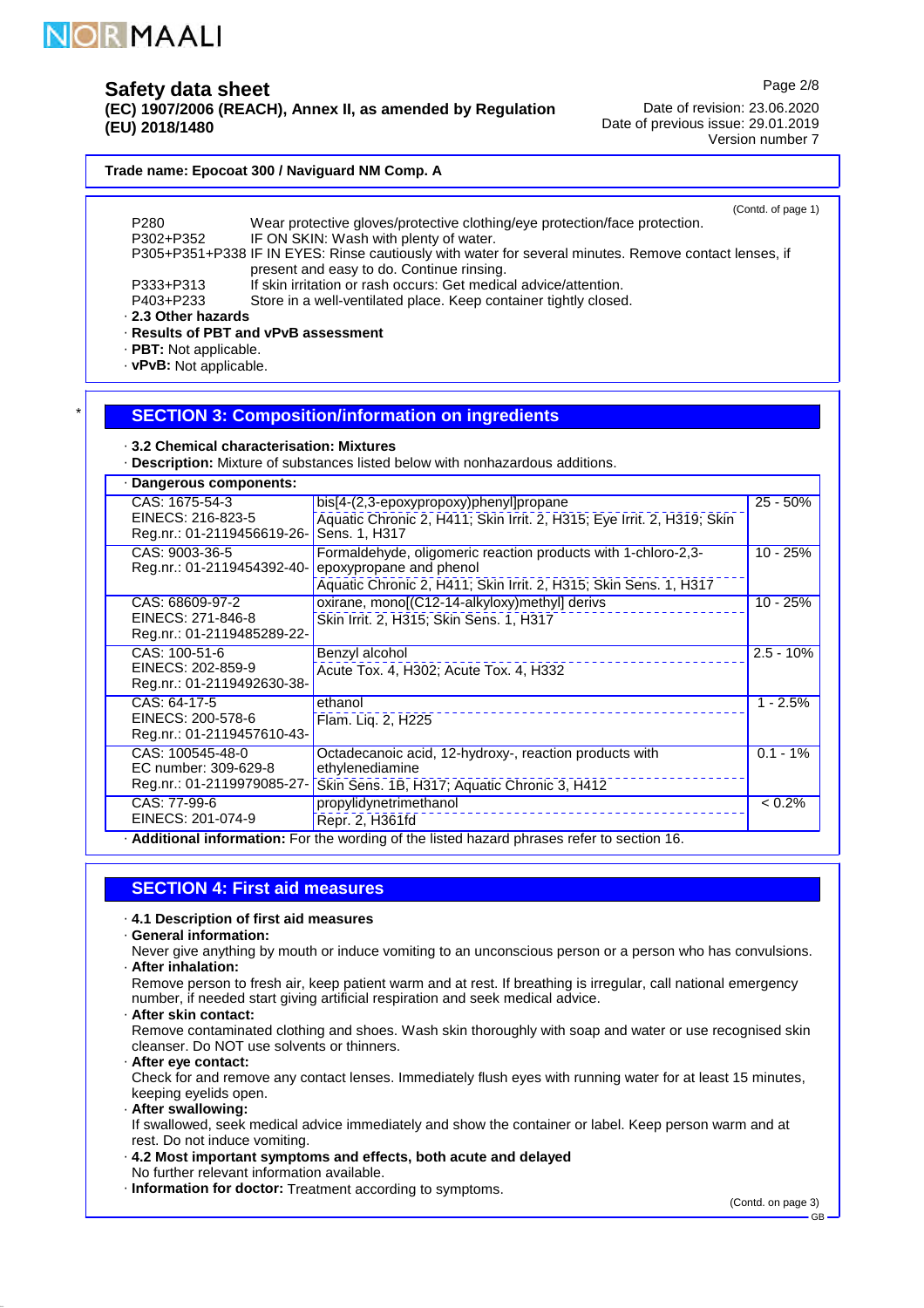

**(EC) 1907/2006 (REACH), Annex II, as amended by Regulation (EU) 2018/1480**

Date of revision: 23.06.2020 Date of previous issue: 29.01.2019 Version number 7

**Trade name: Epocoat 300 / Naviguard NM Comp. A**

· **4.3 Indication of any immediate medical attention and special treatment needed** No further relevant information available.

(Contd. of page 2)

Page 3/8

## **SECTION 5: Firefighting measures**

- · **5.1 Extinguishing media**
- · **Suitable extinguishing agents:** Use fire extinguishing methods suitable to surrounding conditions.
- · **For safety reasons unsuitable extinguishing agents:** Water with full jet
- · **5.2 Special hazards arising from the substance or mixture** No further relevant information available.
- · **5.3 Advice for firefighters** Evacuate people from danger area and deny access to area. Remove containers from danger area and try to cool containers which cannot be removed safely. This material is toxic to aquatic life with long lasting effects. Fire water contamined with this material must be contained and prevented from being discharged to any waterway, sewer or drain.

· **Protective equipment:** Compressed air respirator and protective clothing.

## **SECTION 6: Accidental release measures**

- · **6.1 Personal precautions, protective equipment and emergency procedures** Avoid breathing vapor or mist. Provide adequate ventilation. Wear personal protective equipment
- (extinguishing suit, protective gloves, rubber boots). Keep unauthorized persons away.
- · **6.2 Environmental precautions:** Avoid dispersal of spilt material and runoff and contact with soil, waterways, drains and sewers. Inform the relevant authorities if the product has caused environmental pollution (sewers, waterways, soil or air). Water polluting material. May be harmful to the environment if released in large quantities.
- · **6.3 Methods and material for containment and cleaning up:** Absorb liquid components with liquid-binding material (sand, peat or other absorbent material). Ensure adequate ventilation.
- · **6.4 Reference to other sections**
- See Section 7 for information on safe handling.
- See Section 8 for information on personal protection equipment.
- See Section 13 for disposal information.

## **SECTION 7: Handling and storage**

· **7.1 Precautions for safe handling**

Handling must be organised so that skin contact with the product and splashes to eyes can be avoided.

- · **7.2 Conditions for safe storage, including any incompatibilities**
- · **Storage:**
- · **Requirements to be met by storerooms and receptacles:**

Store in accordance with local regulations. Observe label precautions. Store in a dry, cool and well-ventilated area. Keep away from heat and direct sunlight. Keep away from sources of ignition. Keep away from: oxidising agents, strong alkalis, strong acids. No smoking. Prevent unauthorised access. Containers that have been opened must be carefully resealed and kept upright to prevent leakage. Do not empty into drains.

- · **Information about storage in one common storage facility:** Not required.
- · **Further information about storage conditions:** Keep container tightly sealed.
- · **7.3 Specific end use(s)** No further relevant information available.

# **SECTION 8: Exposure controls/personal protection**

- · **Additional information about design of technical facilities:** No further data; see item 7.
- · **8.1 Control parameters**
- · **Ingredients with limit values that require monitoring at the workplace:**
- **100-51-6 Benzyl alcohol**

HTP (Finland) Long-term value: 45 mg/m<sup>3</sup>, 10 ppm

(Contd. on page

GB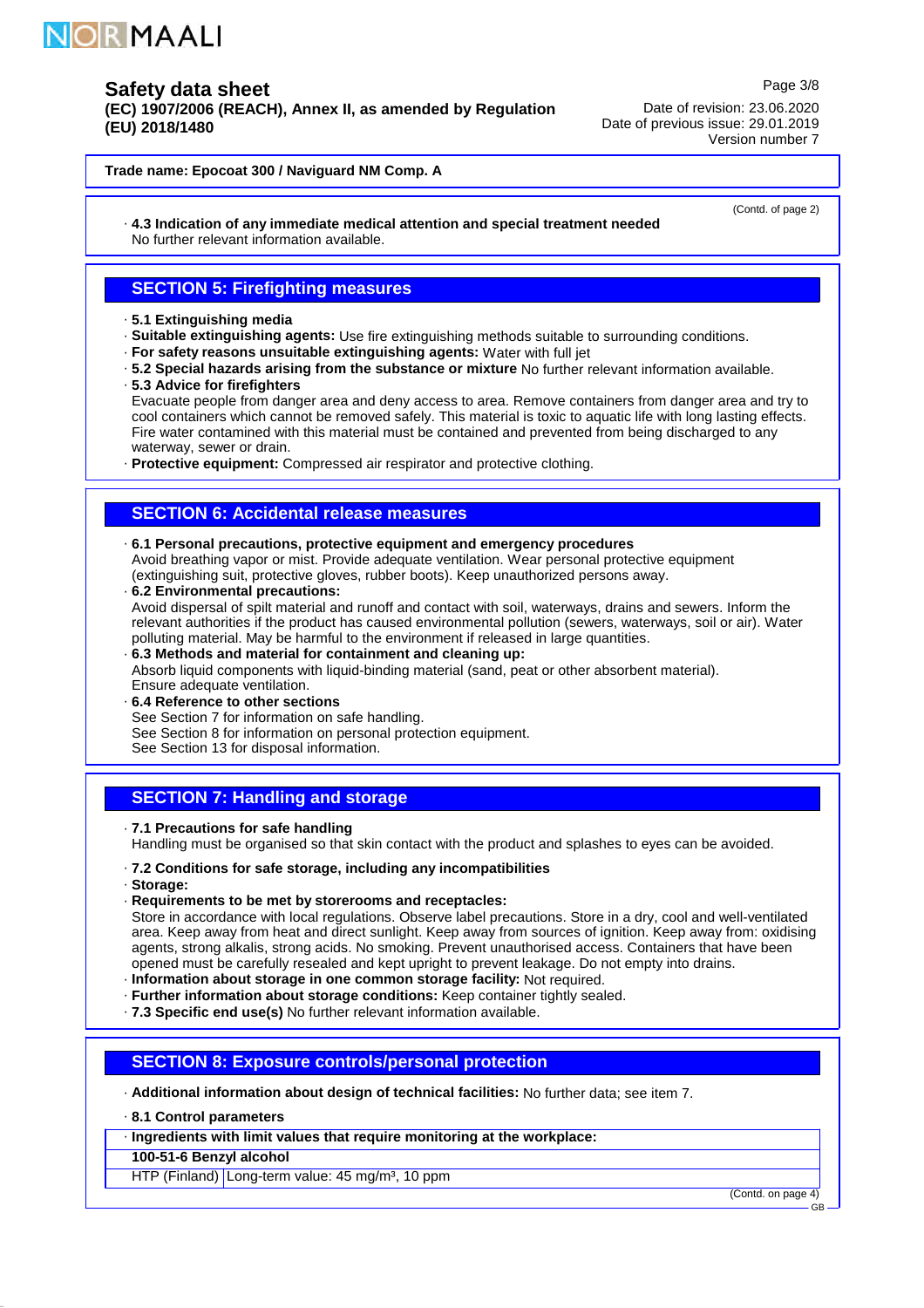

**(EC) 1907/2006 (REACH), Annex II, as amended by Regulation (EU) 2018/1480**

Page 4/8 Date of revision: 23.06.2020 Date of previous issue: 29.01.2019 Version number 7

GB

# **Trade name: Epocoat 300 / Naviguard NM Comp. A** (Contd. of page 3) **64-17-5 ethanol** HTP (Finland) Short-term value: 2500 mg/m<sup>3</sup>, 1300 ppm Long-term value: 1900 mg/m<sup>3</sup>, 1000 ppm · **Additional information:** The information is based on the valid lists at the time of manufacture (Finland 538/2018). · **8.2 Exposure controls** · **Personal protective equipment:** · **General protective and hygienic measures:** Use only with adequate ventilation. Use process enclosures, local exhaust ventilation or other engineering controls to keep worker exposure to airborne contaminants below any recommended or statutory limits. Wash hands, forearms and face thoroughly after handling chemical products, before eating, smoking and using the lavatory and at the end of the working period. · **Respiratory protection:** If ventilation is insufficient or if workers are exposed to concentrations above the exposure limit they must use half- or full mask with gas filter A (brown, organic substances), and when grinding P2 (IIb) -type dust filter. Mask with combined filter (gas & dust) A2-P2 must be used when spraying. In the continuous long-term work it is recommended to use motored air protector or separative protector (fresh air hood or compressed air hood or such). · **Protection of hands:** Protective gloves Selection of the glove material on consideration of the penetration times, rates of diffusion and the degradation · **Material of gloves** Wear suitable gloves tested to EN374. Recommended, gloves(breakthrough time) > 8 hours: fluor rubber, Viton®, PE, butyl rubber, nitrile rubber, neoprene May be used, gloves(breakthrough time) 4 - 8 hours: polyvinyl alcohol (PVA) · **Penetration time of glove material** The exact break through time has to be found out by the manufacturer of the protective gloves and has to be observed. · **Eye protection:** The eye flushing device should be located near the the paint work area. Tightly sealed goggles · **Body protection:** Protective work clothing **SECTION 9: Physical and chemical properties** · **9.1 Information on basic physical and chemical properties**

| <b>General Information</b><br>· Appearance:                                                                     |                                               |                    |
|-----------------------------------------------------------------------------------------------------------------|-----------------------------------------------|--------------------|
| Form:<br>Colour:<br>· Odour:<br>. Odour threshold:                                                              | Fluid<br>Colourful<br>Mild<br>Not determined. |                    |
| · pH-value:                                                                                                     | Not determined.                               |                    |
| Change in condition<br><b>Melting point/freezing point:</b><br>Initial boiling point and boiling range: >200 °C | Undetermined.                                 |                    |
| · Flash point:                                                                                                  | 101 $°C$                                      |                    |
|                                                                                                                 |                                               | (Contd. on page 5) |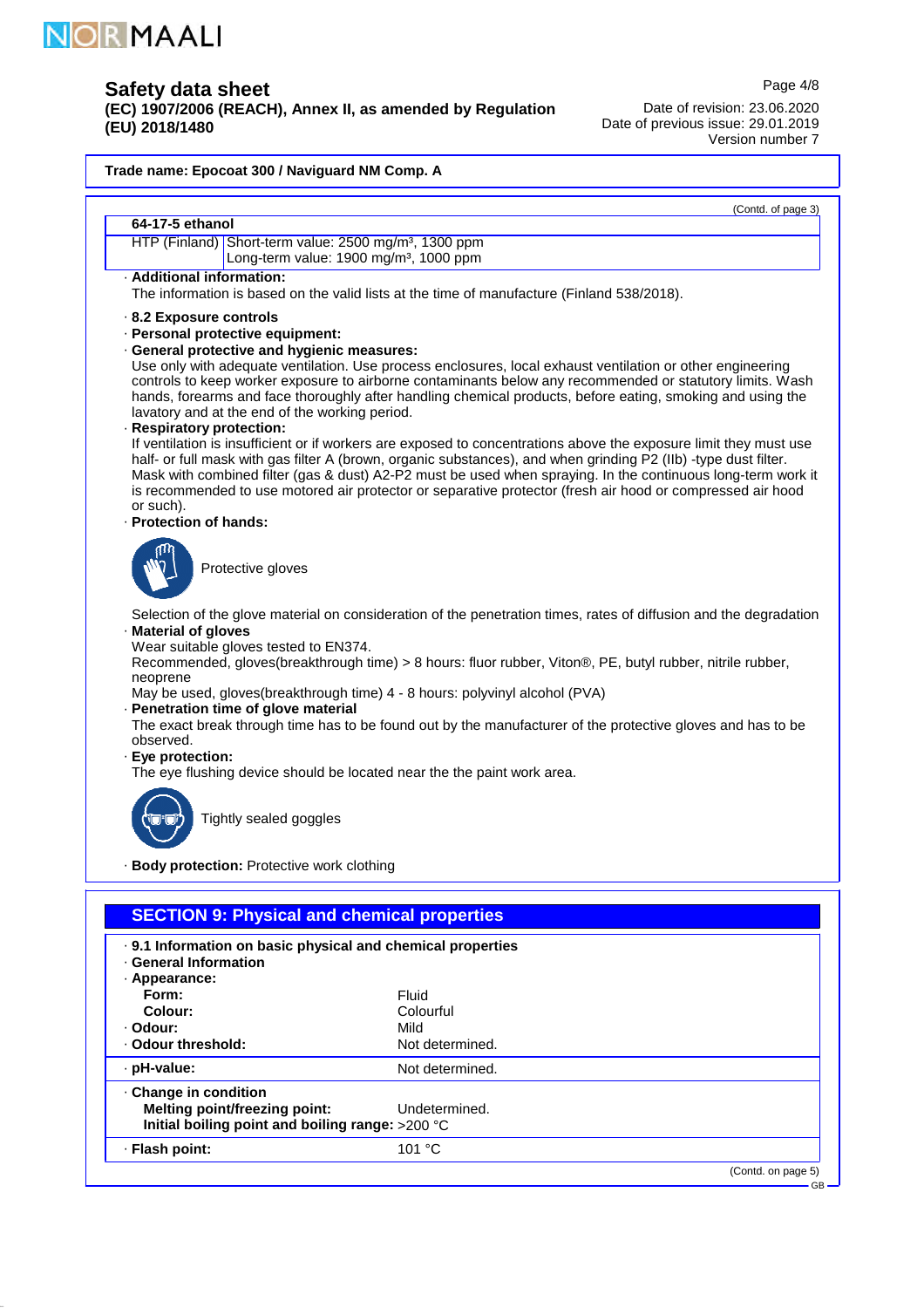

**(EC) 1907/2006 (REACH), Annex II, as amended by Regulation (EU) 2018/1480**

Page 5/8 Date of revision: 23.06.2020 Date of previous issue: 29.01.2019 Version number 7

**Trade name: Epocoat 300 / Naviguard NM Comp. A**

|                                                                                     | (Contd. of page 4)                                                                          |
|-------------------------------------------------------------------------------------|---------------------------------------------------------------------------------------------|
| · Flammability (solid, gas):                                                        | Not applicable.                                                                             |
| · Ignition temperature:                                                             | 435 °C                                                                                      |
| Decomposition temperature:                                                          | Not determined.                                                                             |
| · Auto-ignition temperature:                                                        | Product is not selfigniting.                                                                |
| · Explosive properties:                                                             | Product does not present an explosion hazard.                                               |
| $\cdot$ Explosion limits:<br>Lower:<br>Upper:                                       | $1$ vol- $%$<br>11 vol- $%$                                                                 |
| · Vapour pressure:                                                                  | Not determined.                                                                             |
| ⋅ Density at 20 °C:<br>· Relative density<br>· Vapour density<br>· Evaporation rate | $1.3$ g/cm <sup>3</sup><br>Not determined.<br>Not determined.<br>Not determined.            |
| · Solubility in / Miscibility with<br>water:                                        | Not miscible or difficult to mix.                                                           |
| · Partition coefficient: n-octanol/water:                                           | Not determined.                                                                             |
| · Viscosity:<br>Dynamic:<br>Kinematic at 40 °C:<br>⋅ 9.2 Other information          | Not determined.<br>$>20.5$ mm <sup>2</sup> /s<br>No further relevant information available. |

# **SECTION 10: Stability and reactivity**

· **10.1 Reactivity** No specific test data related to reactivity available for this product or its ingredients.

· **10.2 Chemical stability**

· **Thermal decomposition / conditions to be avoided:** No decomposition if used according to specifications.

- · **10.3 Possibility of hazardous reactions**
- Under normal conditions of storage and use, hazardous decomposition products should not be produced. · **10.4 Conditions to avoid**
- Keep away from the following materials to prevent strong exothermic reactions: oxidising agents, strong alkalis, strong acids.

· **10.5 Incompatible materials:** No further relevant information available.

· **10.6 Hazardous decomposition products:**

Under normal conditions of storage and use, hazardous decomposition products should not be produced.

# **SECTION 11: Toxicological information**

· **11.1 Information on toxicological effects**

· **Acute toxicity** Based on available data, the classification criteria are not met.

· **LD/LC50 values relevant for classification:**

| 1675-54-3 bis[4-(2,3-epoxypropoxy)phenyl]propane |      |                                                                          |
|--------------------------------------------------|------|--------------------------------------------------------------------------|
| Oral                                             | LD50 | > 2,000 mg/kg (rat) (OECD Guideline 420 (Acute Oral Toxicity - Fixed Do) |
| Dermal                                           | LD50 | > 2,000 mg/kg (rat) (OECD Guideline 402 (Acute Dermal Toxicity))         |
| 100-51-6 Benzyl alcohol                          |      |                                                                          |
| Oral                                             | LD50 | 1,230 mg/kg (rat)                                                        |
| Dermal                                           | LD50 | $2,000$ mg/kg (rabbit)                                                   |
|                                                  |      | Inhalative LC50/4 h $>$ 4.178 mg/l (rat)                                 |
| 64-17-5 ethanol                                  |      |                                                                          |
| Oral                                             | LD50 | 7,060 mg/kg (rat)                                                        |
|                                                  |      | Inhalative LC50/4 h $20,000$ mg/l (rat)                                  |
|                                                  |      | (Contd. on page 6)                                                       |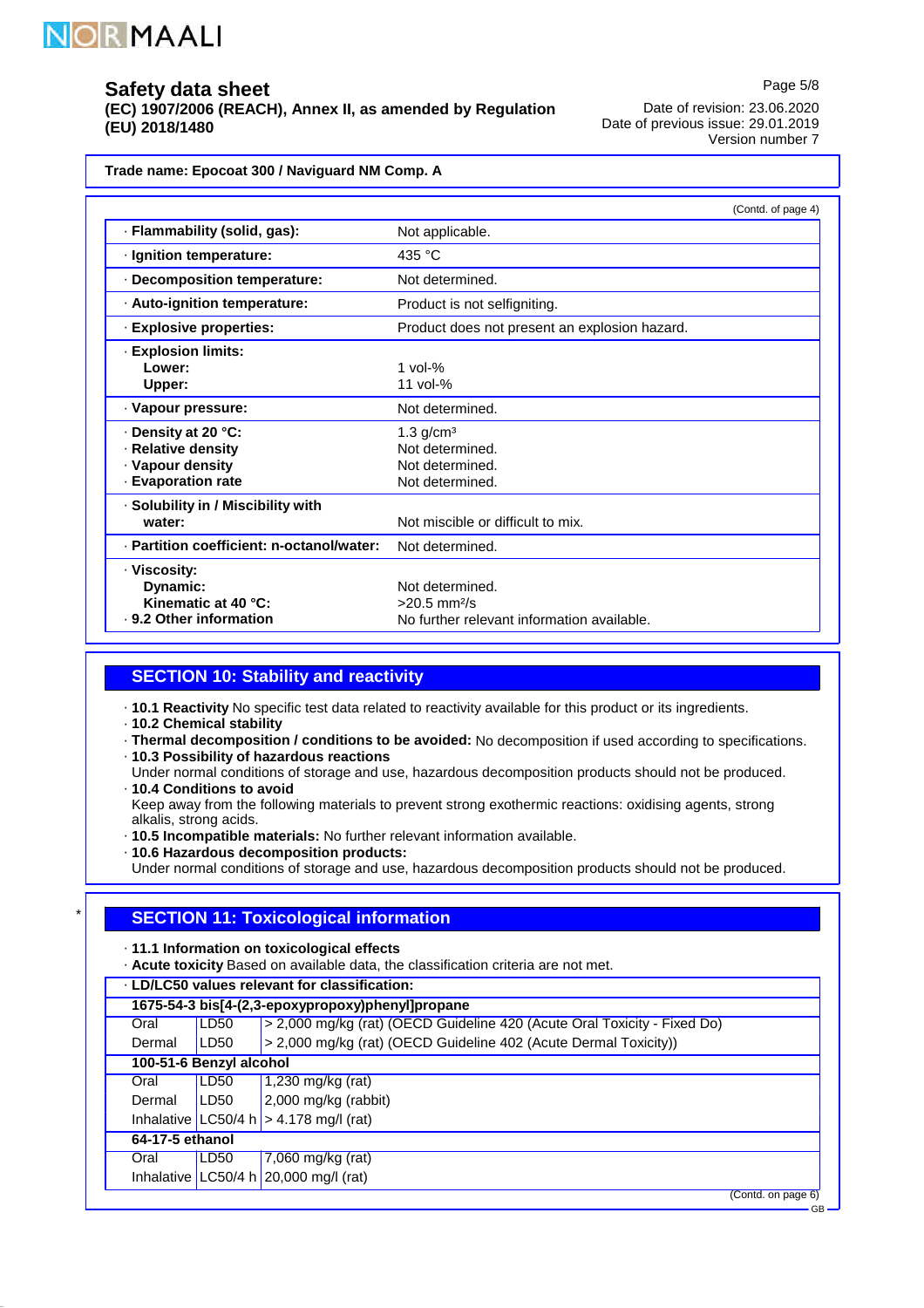

**(EC) 1907/2006 (REACH), Annex II, as amended by Regulation (EU) 2018/1480**

Date of revision: 23.06.2020 Date of previous issue: 29.01.2019 Version number 7

### **Trade name: Epocoat 300 / Naviguard NM Comp. A**

(Contd. of page 5)

Page 6/8

#### **77-99-6 propylidynetrimethanol** Oral LD50 14,100 mg/kg (rat) · **Primary irritant effect:** · **Skin corrosion/irritation** Causes skin irritation. · **Serious eye damage/irritation** Causes serious eye irritation. · **Respiratory or skin sensitisation** Exposing to drops (e.g. paintspray) by inhalation and in contact with skin may cause allergy. Product contains liquid epoxy which irritates eyes, mucous membranes and skin. Repeated skin contact may cause sensitization also to other reactive epoxy compounds. May cause an allergic skin reaction. · **Other information (about experimental toxicology):** Exposure to component solvent vapour concentrations in excess of the stated occupational exposure limit may result in adverse health effects such as mucous membrane and respiratory system irritation and adverse effects on the kidneys, liver and central nervous system. Solvents may cause some of the above effects by absorption through the skin. Symptoms and signs include headache, dizziness, fatigue, muscular weakness, drowsiness and, in extreme cases, loss of consciousness. Repeated or prolonged contact with the preparation may cause removal of natural fat from the skin, resulting in non-allergic contact dermatitis and absorption through the skin. If splashed in the eyes, the liquid may cause irritation and reversible damage. Swallowing may cause nausea, diarrhea, vomiting, gastro-intestinal irritation and chemical pneumonia. · **CMR effects (carcinogenity, mutagenicity and toxicity for reproduction)**

- · **Germ cell mutagenicity** Based on available data, the classification criteria are not met.
- · **Carcinogenicity** Based on available data, the classification criteria are not met.
- · **Reproductive toxicity** Based on available data, the classification criteria are not met.
- · **STOT-single exposure** Based on available data, the classification criteria are not met.
- · **STOT-repeated exposure** Based on available data, the classification criteria are not met.
- · **Aspiration hazard** Based on available data, the classification criteria are not met.

## **SECTION 12: Ecological information**

|  | 12.1 Toxicity |
|--|---------------|
|--|---------------|

| · Aquatic toxicity:                        |                                                                                                                                                                                                               |
|--------------------------------------------|---------------------------------------------------------------------------------------------------------------------------------------------------------------------------------------------------------------|
|                                            | 1675-54-3 bis[4-(2,3-epoxypropoxy)phenyl]propane                                                                                                                                                              |
|                                            | 72-h EC50 11 mg/L (Algae)                                                                                                                                                                                     |
|                                            | 96-h LC50 2 mg/L (Fish)                                                                                                                                                                                       |
| NOEC                                       | 4.2 mg/L (Algae)                                                                                                                                                                                              |
|                                            | 9003-36-5 Formaldehyde, oligomeric reaction products with 1-chloro-2,3-epoxypropane and phenol                                                                                                                |
|                                            | 72-h EC50 1.8 mg/L (Selenastrum capriocornutum)                                                                                                                                                               |
|                                            | 96-h LC50 2.54 mg/L (Daphnia magna) (OECD 202)                                                                                                                                                                |
|                                            | 48-h LC50 2.55 mg/L (Fish)                                                                                                                                                                                    |
|                                            | 68609-97-2 oxirane, mono[(C12-14-alkyloxy)methyl] derivs                                                                                                                                                      |
|                                            | 48-h EC50 < 10 mg/L (Daphnia magna)                                                                                                                                                                           |
|                                            | 100-51-6 Benzyl alcohol                                                                                                                                                                                       |
|                                            | 72-h EC50 770 mg/L (Pseudokirchneriella subcapitata) (OECD TG 201)                                                                                                                                            |
|                                            | 48-h EC50 230 mg/L (Daphnia magna) (OECD TG 202)                                                                                                                                                              |
|                                            | 96-h LC50 460 mg/L (Pimephales promelas) (EPA OPP 72-1)                                                                                                                                                       |
| 64-17-5 ethanol                            |                                                                                                                                                                                                               |
|                                            | 96-h LC50 11,200 mg/L (Oncorhynchus mykiss)                                                                                                                                                                   |
| Biodegradation:<br>Benzyl alcohol: readily | · 12.2 Persistence and degradability<br>Ethanol: over 80%, 4 d (OECD TG 301)<br>bis[4-(2,3-epoxypropoxy)phenyl]propane: not readily<br>· 12.3 Bioaccumulative potential<br>Benzyl alcohol: LogPow = 1,1 (low) |
|                                            | (Contd. on page 7)                                                                                                                                                                                            |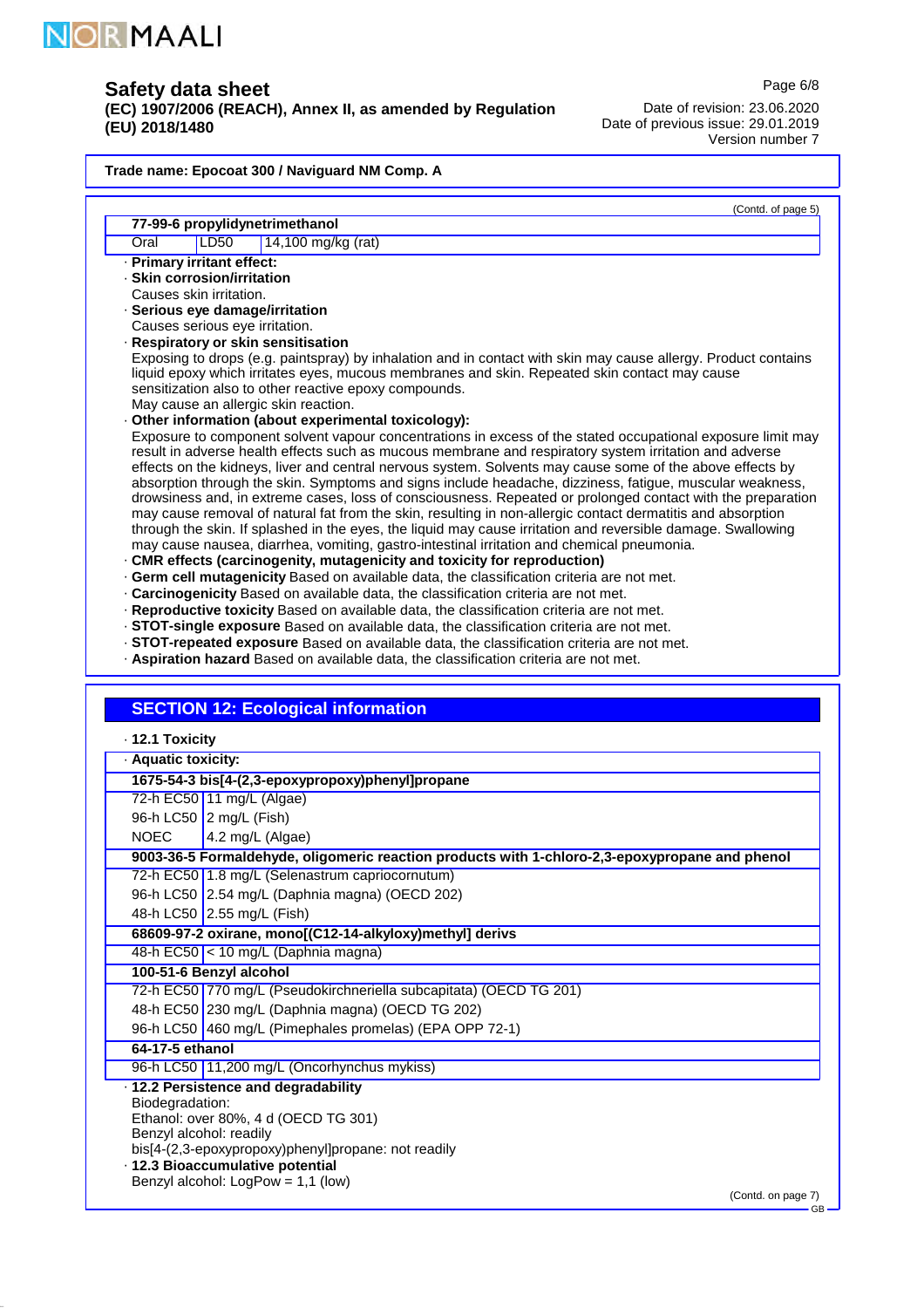

**(EC) 1907/2006 (REACH), Annex II, as amended by Regulation (EU) 2018/1480**

Date of revision: 23.06.2020 Date of previous issue: 29.01.2019 Version number 7

### **Trade name: Epocoat 300 / Naviguard NM Comp. A**

Ethanol: LogPow = -0,35 (low)

- bis[4-(2,3-epoxypropoxy)phenyl]propane: LogPow > 3 (low)
- · **12.4 Mobility in soil** No further relevant information available.
- · **Ecotoxical effects:**
- · **Remark:** Toxic for fish
- · **12.5 Results of PBT and vPvB assessment**
- · **PBT:** Not applicable.
- · **vPvB:** Not applicable.
- · **12.6 Other adverse effects** No further relevant information available.

## **SECTION 13: Disposal considerations**

- · **13.1 Waste treatment methods**
- · **Recommendation**

Do not allow to enter drains or watercourses. Material and/or container must be disposed of as hazardous waste.

#### · **European waste catalogue**

08 01 11\* waste paint and varnish containing organic solvents or other hazardous substances

#### · **Uncleaned packaging:**

#### · **Recommendation:**

Empty, dry paint containers (hole made to the bottom) should be taken to collection centres for metallic paint packages. If this collecting/recycling centre doesn't exist, containers can be taken to a local dump pit. For more information contact your local waste disposal authorities or paint deliverer.

| · ADR, IMDG, IATA                                             | <b>UN3082</b>                                                                                                                                                                                                                                                                                                                                                                                                  |
|---------------------------------------------------------------|----------------------------------------------------------------------------------------------------------------------------------------------------------------------------------------------------------------------------------------------------------------------------------------------------------------------------------------------------------------------------------------------------------------|
| ⋅ 14.2 UN proper shipping name<br>$\cdot$ ADR. IATA<br>· IMDG | ENVIRONMENTALLY HAZARDOUS SUBSTANCE,<br>LIQUID, N.O.S. (bis[4-(2,3-epoxypropoxy)phenyl]propane,<br>Formaldehyde, oligomeric reaction products with 1-chloro-<br>2,3-epoxypropane and phenol)<br>ENVIRONMENTALLY HAZARDOUS SUBSTANCE.<br>LIQUID, N.O.S. (bis[4-(2,3-epoxypropoxy)phenyl]propane,<br>Formaldehyde, oligomeric reaction products with 1-chloro-<br>2,3-epoxypropane and phenol), MARINE POLLUTANT |
| · 14.3 Transport hazard class(es)<br>· ADR, IMDG, IATA        |                                                                                                                                                                                                                                                                                                                                                                                                                |
|                                                               |                                                                                                                                                                                                                                                                                                                                                                                                                |
| · Class                                                       | 9 Miscellaneous dangerous substances and articles.                                                                                                                                                                                                                                                                                                                                                             |
|                                                               |                                                                                                                                                                                                                                                                                                                                                                                                                |
| ⋅ 14.4 Packing group<br>· ADR, IMDG, IATA                     | $\mathbf{III}$                                                                                                                                                                                                                                                                                                                                                                                                 |